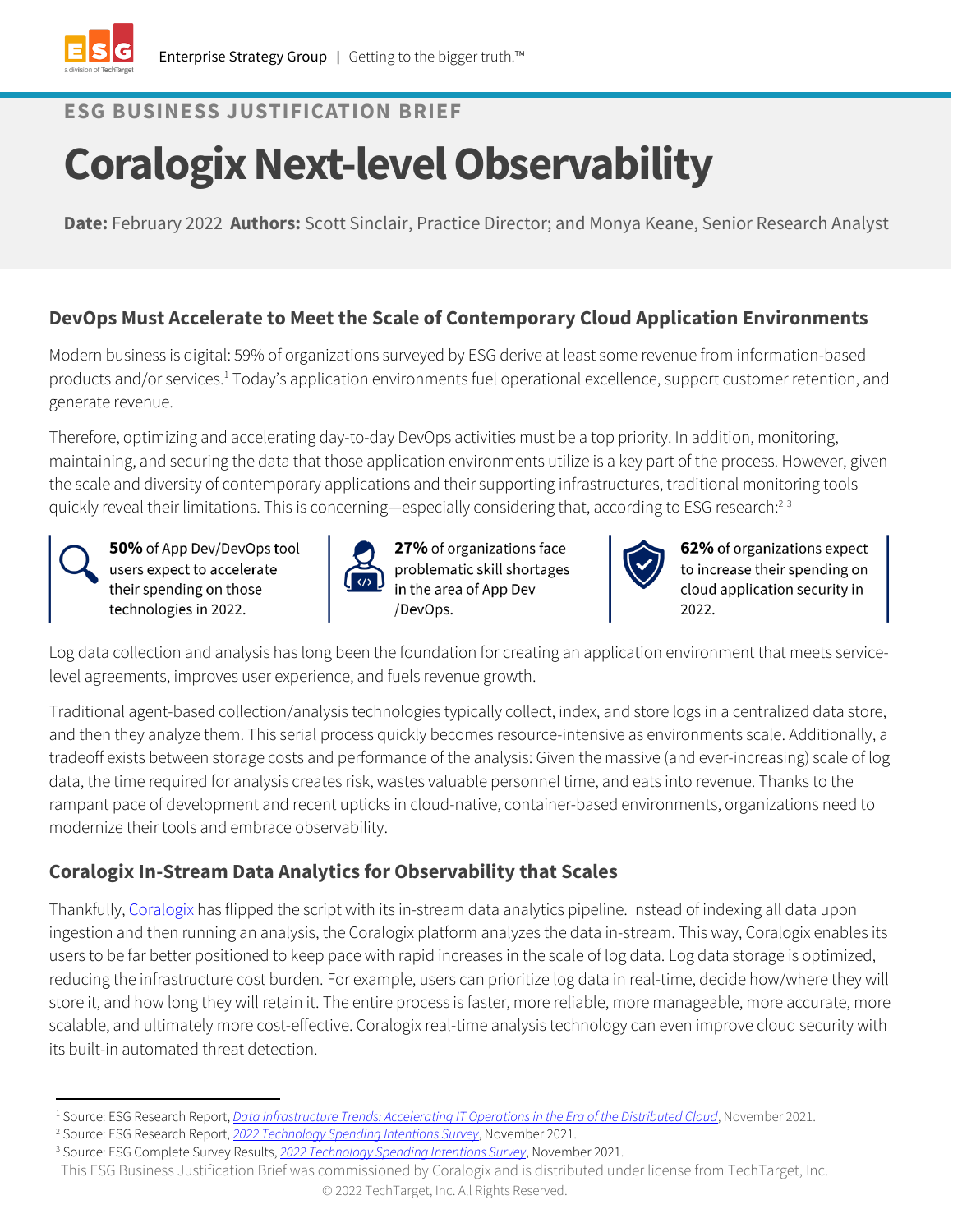With Coralogix, you can:

- Leverage a single, centralized platform for monitoring, visualizing, and alerting on all your observability data. Get full data coverage without incurring the unnecessary costs and performance deficits associated with indexing.
- Collect hundreds of sources into a single aggregated view of system health—use the user interface and query language that you are familiar with to accelerate time to value.
- Analyze and monitor logs, metrics, tracing, and security data in the context of your continuous integration/continuous delivery (CI/CD) pipeline.
- Better utilize your data to improve DevOps with an in-stream analytics pipeline that analyzes data in real-time and creates snapshots of the system state for long-term trend analysis.

## **Why Coralogix?**

- Accelerate DevOps with real-time analysis of logs, metrics, tracing, and security data.
- Optimize costs to collect and understand a larger amount of log data to better support your application environment at scale.
- Achieve deeper insights and faster troubleshooting.
- Better secure your cloud-application environment with automated threat detection.
- Query with any syntax to accelerate adoption and improve collaboration.
- Achieve deeper insights and faster troubleshooting by using Coralogix to cluster millions of events down into common patterns/trends.

Because alerting happens so early in the process—and given the extensibility of its alerting mechanism—the Coralogix platform offers the potential for truly proactive insights. You can:

- Receive alerts based on ratios between two queries—for example, to see whether the ratio of errors compared with total requests is increasing.
- Create alerts based on new values if something is happening that you've never seen before. This is not possible if you're only collecting or sampling part of the data. Using Coralogix, you can identify when something new occurs.
- Receive alerts not just when something happened, but if it happened more than usual. Coralogix learns the system's behavior to improve issue detection and reduce false positives.
- Convert log data to trackable metrics that you can monitor long-term. For example, if you have a payment service and one log field is the transaction amount, you can convert that field into a metric and then track it over the course of a year to see different date-specific patterns, country-specific patterns, etc.

Coralogix is available on the AWS Marketplace, which is a digital catalog with thousands of software listings from independent software vendors that make it easy to test, buy, and deploy software that runs on AWS. Solutions are available through a wide variety of





Choose from thousands of solutions



One-click deployment



- Searchable catalog.
	- Detailed usage tracking.

• Ready-to-run software.

Simple procurement, no provisioning required.

delivery methods. Other benefits include: